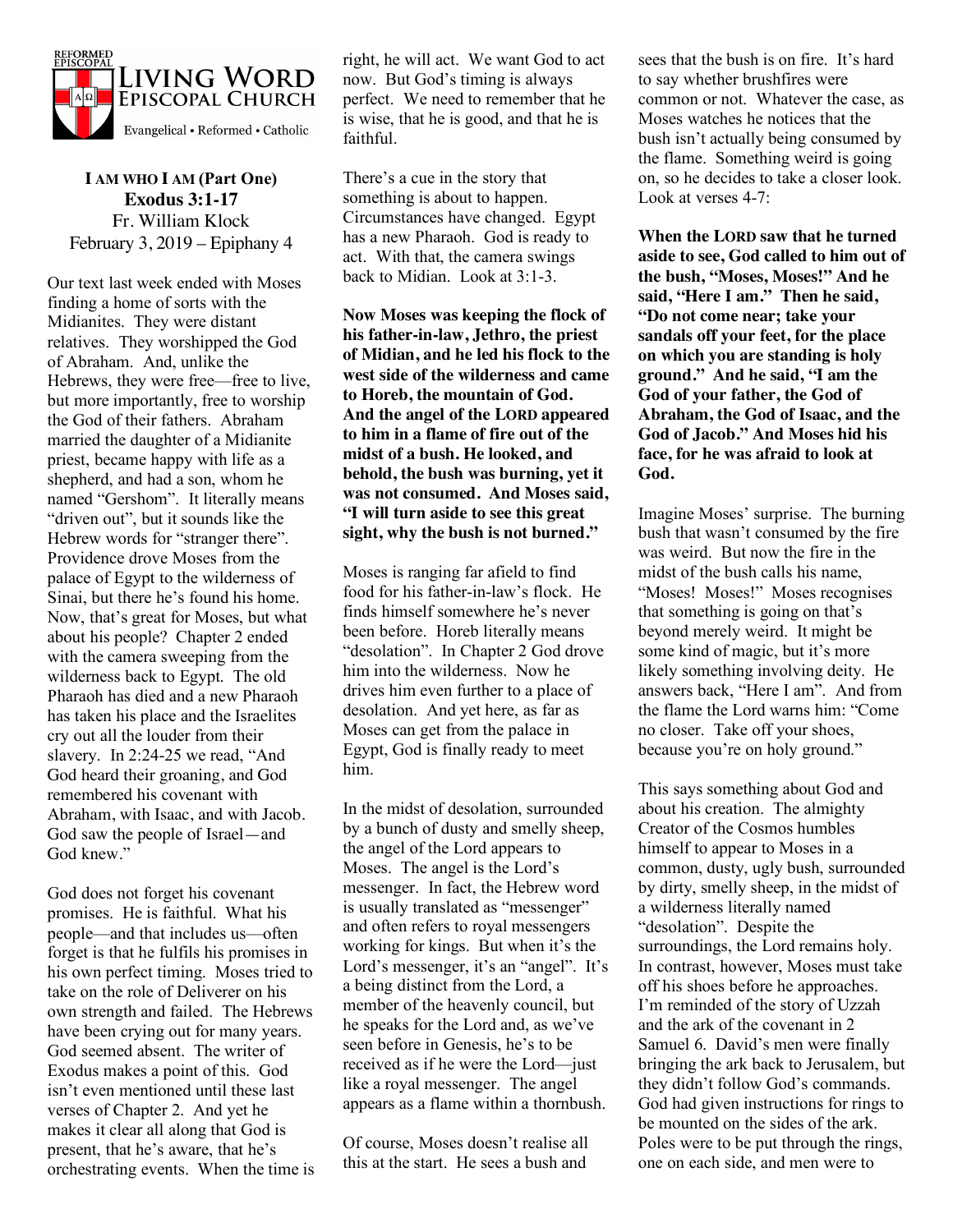carry the ark. But David's men disobeyed the Lord. They put the ark on an ox-cart. At one point, one of the oxen stumbled. The cart tipped. The ark started to slide off into the mud. And one of the men, Uzzah, reached out to steady the ark. Uzzah had the best of intentions, but the moment he touched the ark he was struck dead. Brothers and Sisters, there's nothing unholy about mud. It's what water and dirt naturally become because that's how God made them. The same goes for dusty thornbushes and smelly sheep. But human beings are not as God created us. We are rebels. We are idolaters. We are sinners. We are unholy. We cannot touch the holy without consequences. And so the Lord warns Abraham to approach in humility by removing his shoes. "We are not worthy to gather up the crumbs from under your table." But at the same time we can also pray, "But you are the same Lord whose property is always to show mercy." We can enter his presence, but only in humility. Moses took off his shoes. You and I put off our old selves and clothe ourselves with Christ, who died for our sins and gives us God's own Holy Spirit to dwell within us.

The burning bush, too, is a symbol of God's presence with his people. He is a holy fire, a purifying fire, present in the midst of a piece of scrub unfit even for kindling. But he doesn't consume it. It' a picture of God and his people. God will be present with his people, Israel, exerting his purifying influence and withholding his wrath, even as they rebel and practise idolatry. It's a picture of the Holy Spirit, too, in the lives of believers. God's purifying presence in us, not destroying us for our sins and failures, but ever working to make us holy and fit for his presence.

But what the narrator tells us really strikes Moses, what causes him to hide his face is the revelation of who this god is in the midst of the bush. It's not just any god. It's the god of Moses' father and, in turn, the god of

the patriarchs—of Abraham, Isaac, and Jacob. This is the God of the covenant, of the promise to make his people into a nation and to give them a land. This is the God who appeared to Abraham as the flaming torch, who passed through the sacrificed carcasses, and who entered into a sacred covenant with him. But this is also the God who has been silent for four hundred years. It's the God whom many thought had abandoned them, whose power was no match for the gods of Egypt. And now he reveals himself and speaks and Moses hides his face from the holy.

From the bush the Lord announces:

**"I have surely seen the affliction of my people who are in Egypt and have heard their cry because of their taskmasters. I know their sufferings, and I have come down to deliver them out of the hand of the Egyptians and to bring them up out of that land to a good and broad land, a land flowing with milk and honey, to the place of the Canaanites, the Hittites, the Amorites, the Perizzites, the Hivites, and the Jebusites. And now, behold, the cry of the people of Israel has come to me, and I have also seen the oppression with which the Egyptians oppress them. Come, I will send you to Pharaoh that you may bring my people, the children of Israel, out of Egypt."**

Repeatedly the narrator has told us about the oppression of the Israelites by the Egyptians. He's heaped up phrase upon phrase to give us a sense of just how hard, how horrible, and how demoralising it was. Moses, too, had seen it. He'd seen it and it was too much to bear and he'd lashed out against it when he killed the Egyptian taskmaster. He wept with is people and he had cried out with his people. And the Lord says to him, "I have seen them too. I have heard them. I know." We've seen before that for God to see is for God to act. For God to know a need is for God to provide.

He's seen the misery of his people. Now he's going to bring them up out of Egypt and into the land he had promised.

In verse 9, the Lord says it again, "I have seen the oppression with which the Egyptians oppress them." "I have seen the same thing you have, Moses!" And then the twist that everyone but Moses sees coming: "I'm going to send *you* to Pharaoh and you will bring my people out of Egypt." And Moses says, "Ummm…"

**But Moses said to God, "Who am I that I should go to Pharaoh and bring the children of Israel out of Egypt?" He said, "But I will be with you, and this shall be the sign for you, that I have sent you: when you have brought the people out of Egypt, you shall serve God on this mountain."** (Exodus 2:11-12)

"Lord, I already tried that. I tried to lead the people and they wouldn't' follow. I'm just a spoiled rich kid to them. On top of that, Pharaoh wants me dead." The Lord responds to Moses, but notice that he doesn't actually answer Moses' question. He doesn't assure Moses that circumstances have changed. He doesn't tell Moses, "But you're the right guy. I saved you from the Nile, I orchestrated your being found by the princess, I made sure you grew up in the palace with an education and an in with the royal family." He doesn't tell Moses, "You have what it takes. You've got this." The Lord says none of that. Moses asks, "Who am I to do this?" and the Lord responds, "I will be with you and the proof will be that when you bring the people out of Egypt, they will join you in this very place to serve me." *I will be with you.* The fire will go with Moses and the fire will be with his people.

In verse 13 Moses objects again:

**Then Moses said to God, "If I come to the people of Israel and say to them, 'The God of your fathers has**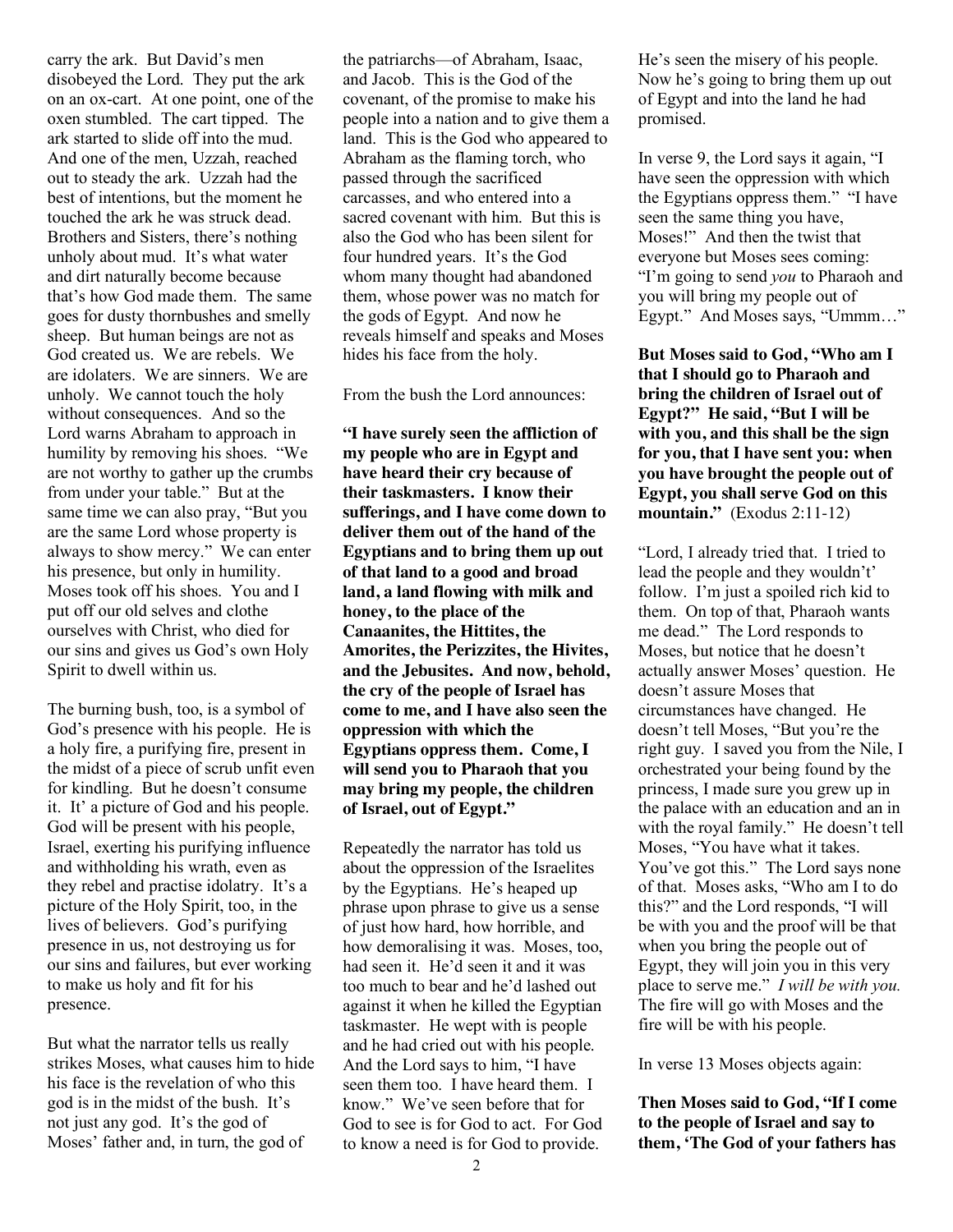## **sent me to you,' and they ask me, 'What is his name?' what shall I say to them?"**

Moses is asking God something deeper than just, "What's your name?" We need to understand that a name held far more meaning in the Ancient Near East than it does in our culture. We pick names for our kids because we like the sound of them or because the name is a tradition in our family or reminds us of a loved one. Names went much deeper for these people and that goes double for God. Moses wants to know who it is he and his people will be invoking when they call on this god for deliverance. They want to know his credentials. All of that is carried by his name. If all you wanted to know was a person's name so you could stop saying, "Hey you!", the normal way of asking in Hebrew was "Who is your name?" Moses, instead, asks literally, "What is your name?" I know that's how we would ask, but in Hebrew this goes beyond superficially knowing how to call someone. It goes to who they are. The Israelites *already* knew God's name. Wherever you see "LORD" in all caps, that's God's proper name. (I'll get to that in just a bit.) It's all throughout Genesis. They already knew it. But Moses is anticipating his people confronting him, "Why should we follow this God, the LORD, who's allowed us to suffer all these years? Behind "LORD" is the Hebrew word *Yaweh* or "I AM". What does 'Yahweh' really mean?" And the Lord responds. Look at verses 14-17:

**"I AM WHO I AM." And he said, "Say this to the people of Israel: 'I AM has sent me to you.'" God also said to Moses, "Say this to the people of Israel: 'The LORD, the God of your fathers, the God of Abraham, the God of Isaac, and the God of Jacob, has sent me to you.' This is my name forever, and thus I am to be remembered throughout all generations. Go and gather the elders of Israel together and say to them, 'The LORD, the God of your** 

**fathers, the God of Abraham, of Isaac, and of Jacob, has appeared to me, saying, "I have observed you and what has been done to you in Egypt, and I promise that I will bring you up out of the affliction of Egypt to the land of the Canaanites, the Hittites, the Amorites, the Perizzites, the Hivites, and the Jebusites, a land flowing with milk and honey."'**

Again, the Israelites already knew God's name. Moses wants to know *who* I AM is—why he's worth listening to, trusting, and following. And so God responds and says, "I AM WHO I AM. Tell them that I AM has sent you to them." But what does that mean? It seems more than a little cryptic, doesn't it? We inhabit a very different thought-world and this kind of thing is hard for us to compute.

In short, God gives Moses a longer version of his name. Again, names meant more to them than they do to us. A name often told a whole story. Sometimes the name someone went by was a short form representing a phrase or whole sentence. God here gives Moses that whole sentence. The Israelites knew God as "I AM" and God reveals that I AM is something of a shortened form of "I AM WHO I AM".

This is a good time to talk about the name of God. I've been talking about "I AM" and a few minutes ago mentioned "Yahweh". We'll start with the word "LORD" that you've seen in the Old Testament, written in all caps. LORD represents the letters YHWH in Hebrew. Hebrew was not originally written with vowels; it was just the consonants. YHWH is the proper name of God. When we translate it, we translate it as "I AM" (again in all caps). But at some point in the time after the Babylonian Exile, the Jews stopped pronouncing it. They were afraid of misusing it. So, where they saw the letters YHWH, they would instead read *adonai*, the Hebrew word for "Lord". This is why

most English translations read "LORD" in these places. When Jewish scribes added vowel markings to the text, they used the vowels for *adonai* as a reminder to read that, instead of God's actual name. This is where Christians, around the time of the Renaissance, got the name "Jehovah". It's a straight-up reading of what's written in Hebrew, but it's nonsense. It's the consonants of one word combined with the vowels of another. Of course, the million dollar question is, "How do we pronounce God's name when we don't have the vowels?" Well, we can work it out with pretty reasonable certainty. It's based on an archaic form of the verb "to be" and it's in the stem—kind of like a verb tense in English—that has the sense of "to cause to be". So we can work partly from what we know of the way that verb would have been conjugated. But we also get a good idea from the way God's name was incorporated into many Hebrew names—like Joshua, Elijah, and Abijah. You don't need me to get into the technical information, but we can work it out and most scholars agree that the proper pronunciation is "Yahweh". It's the third person singular of the verb "to be" in the causative stem. It literally means something like "he causes to be" or "he is" for short. It's proper for God to call himself "I am" in the first person. In Hebrew, God calls himself *'ehyeh*. But his people refer to him or address him as "he is" in the third person. All that said, as much as most scholar agree on the pronunciation of *Yahweh*, it's still not a sure thing and this is why I prefer to simply stick with over two thousand years of Jewish and Christian tradition and read "Lord".

But, more importantly, what does it mean that God says his name is "I AM WHO I AM"? Again, without getting into the technicalities, the sense is that God's existence and his character are not dependent on anything else. He is pure being. He is pure power. He is pure love. He is pure wisdom. He is pure goodness. God's name reminds